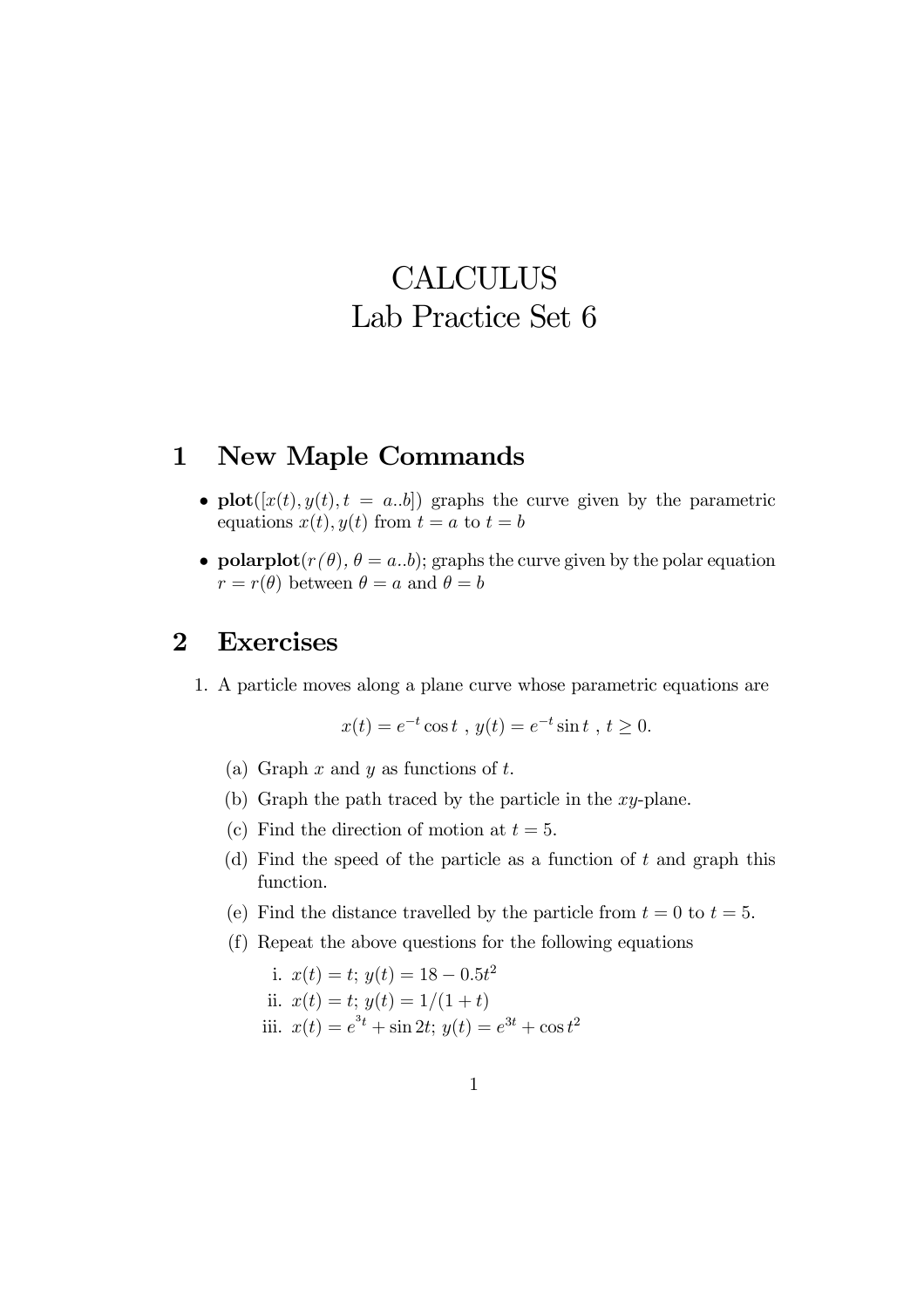iv. 
$$
x(t) = 1 + \ln t
$$
;  $y(t) = t \ln t$   
v.  $x(t) = t/(1 + t^3)$ ;  $y(t) = t^2/(1 + t^3)$ 

- 2. The path traced by a point  $P$  on the circumference of a wheel of radius a rolling without slipping along a horizontal straight line is called a cycloid.
	- (a) Prove that the parametric equations of the cycloid are

$$
x = at - a \sin t
$$
  

$$
y = a - a \cos t
$$

where  $t$  is the angle rolled by the point  $P$  around the center of the circle assuming that initially the center of the circle is on the y-axis and the point  $P$  is touching the x-axis.

- (b) Plot the graph of the curve for  $a = 1$ .
- (c) Find the magnitude of the velocity (speed) and acceleration at each point on the path. Plot them as a function of the parameter used to describe the cycloid.
- 3. The path traced out by a point  $P$  on a radius of a wheel rolling without slipping along a horizontal straight line is called a trochoid. Let a be the radius of the wheel and  $b$  the distance from the point  $P$  to the center of the wheel.
	- (a) Prove that the parametric equations of the trochoid are

$$
x = at - b \sin t
$$
  

$$
y = a - b \cos t
$$

where  $t$  is the angle rolled by the point  $P$  around the center of the circle assuming that initially the center of the circle is on the y-axis and the point  $P$  is touching the x-axis.

(b) Plot the graph of the curve for different values of  $a$  and  $b$ . Observe that for  $a > b$  the trochoid has no vertical lines and for  $a < b$  the curve has two vertical lines per cycle.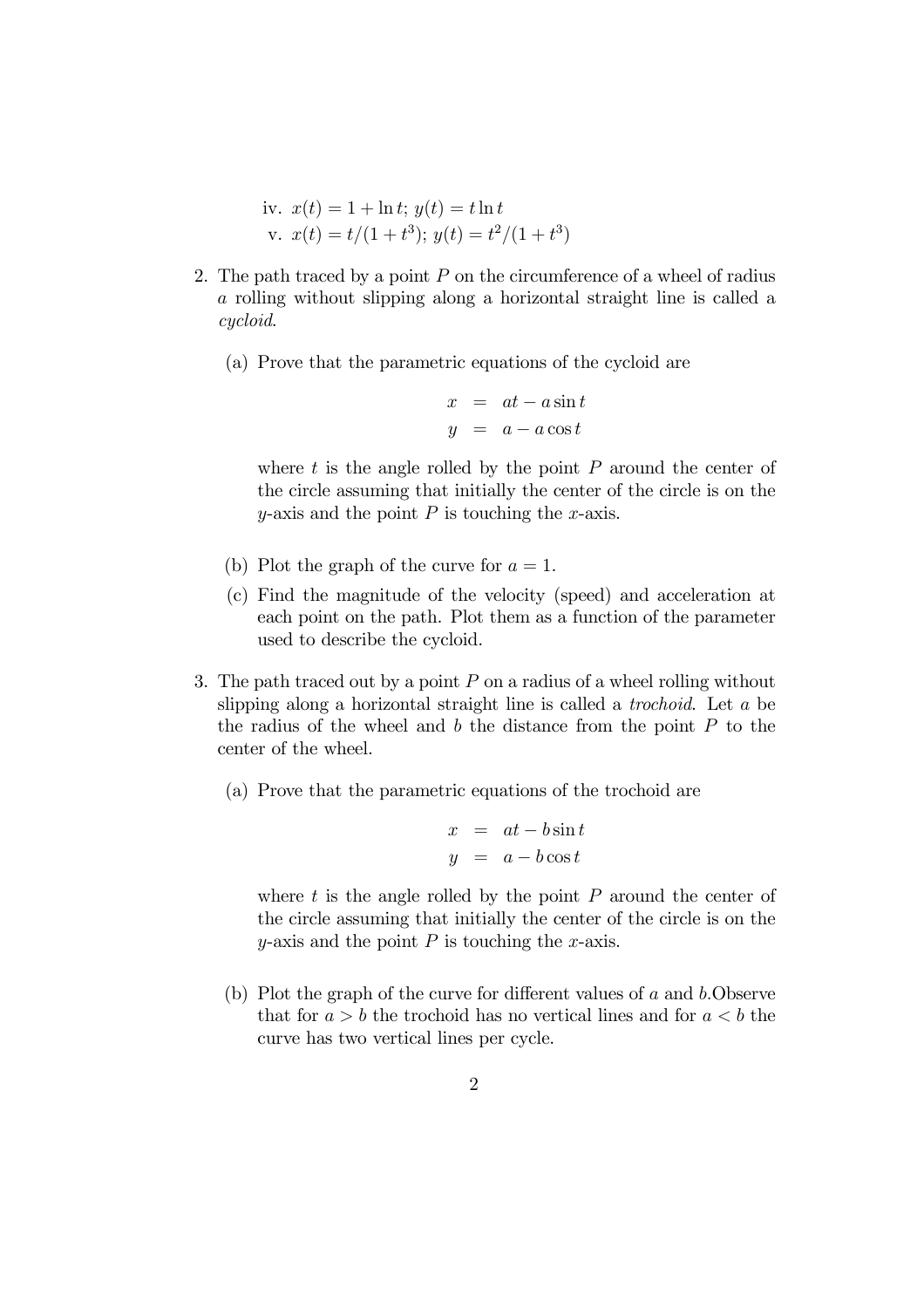- 4. The path traced out by a point P on the circumference of a small circle of radius a rolling without slipping around the outside of a large circle of radius b is called an epicycloid.
	- (a) Prove that the parametric equations of the epicycloid are

$$
x = (a+b)\cos t - a\cos\frac{a+b}{a}t
$$
  

$$
y = (a+b)\sin t - a\sin\frac{a+b}{a}t
$$

where  $t$  is the angle rotated by the ray that joins the origin and the center of the small circle assuming that initially the center of the small circle lies on the x-axis.

- (b) Plot the graph of the curve for  $b = 1$  and  $a = 1,2, 3$  and 4 respectively.
- 5. The path traced out by a point  $P$  on the circumference of a wheel of radius b rolling without slipping inside a circle of radius  $a, a > b$ , is called a hypocycloid.
	- (a) Prove that the parametric equations of the hypocycloid are

$$
x = (a - b)\cos t + b\cos\frac{a - b}{b}t
$$
  

$$
y = (a - b)\sin t - b\sin\frac{a - b}{b}t
$$

where  $t$  is the angle rotated by the ray that joins the origin and the center of the small circle assuming that initially the center of the small circle lies on the x-axis.

- (b) Plot the graph of the hypocycloid for  $a = 1$ ;  $b = 1/3$  and for  $a = 1$ ;  $b = 1/2$ . How many cusps does the hypocycloid have in each case?
- (c) Plot the graph of the hypocycloid for  $a = 1$ ;  $b = 4/5$  and for  $a = 1$ ;  $b = 3/5$ . How many cusps does the hypocycloid have in each case?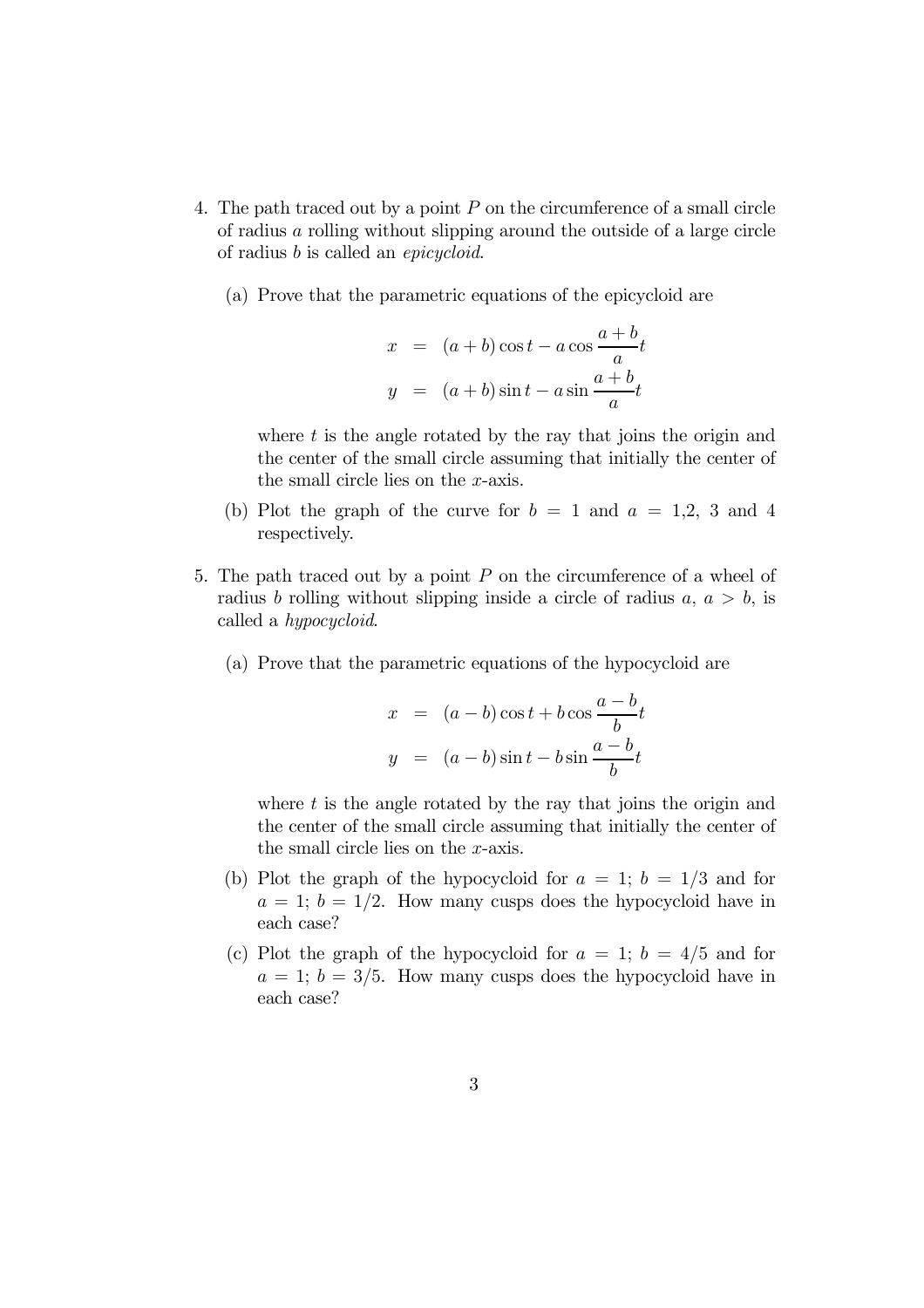(d) If  $b = a/4$  the hypocycloid has four cusps and is called *astroid*. Show that its parametric equations are

$$
x(t) = a \cos^3 t
$$
  

$$
y(t) = a \sin^3 t.
$$

6. Find the length of the ellipse

$$
x(t) = 4\cos t, \ y(t) = 3\sin t, \ 0 \le t \le 2\pi.
$$

Write its length as an integral of the form

$$
\int_0^{2\pi} \sqrt{1 - k^2 \cos^2 t} \, dt
$$

called elliptic integral. The integrand does not admit an elementary antiderivative. Approximate its value to four decimal places.

- 7. Helixes
	- (a) Plot a graph of the space curve defined by the equations

$$
x(t) = \cos t, \ y(t) = \sin t, \ z(t) = t
$$

and find its length for  $0 \le t \le 2\pi$ .

- (b) Repeat in the following cases:
	- i.  $x(t) = \cos 5t, y(t) = \sin 5t, z(t) = t.$ ii.  $x(t) = \cos t, y(t) = \sin t, z(t) = 3t.$ iii.  $x(t) = t \cos 3t, y(t) = t \sin 3t, z(t) = t.$
- 8. Lissajous curves This is a family of plane curves defined by the parametric equations

$$
x(t) = \sin mt, y(t) = \cos nt, 0 \le t \le 2\pi.
$$

and they represent complex harmonic motion. Plot a few of these curves when m and n are consecutive Fibonacci numbers:  $1, 1, 2, 3, 5$ ,  $8, \cdots$ .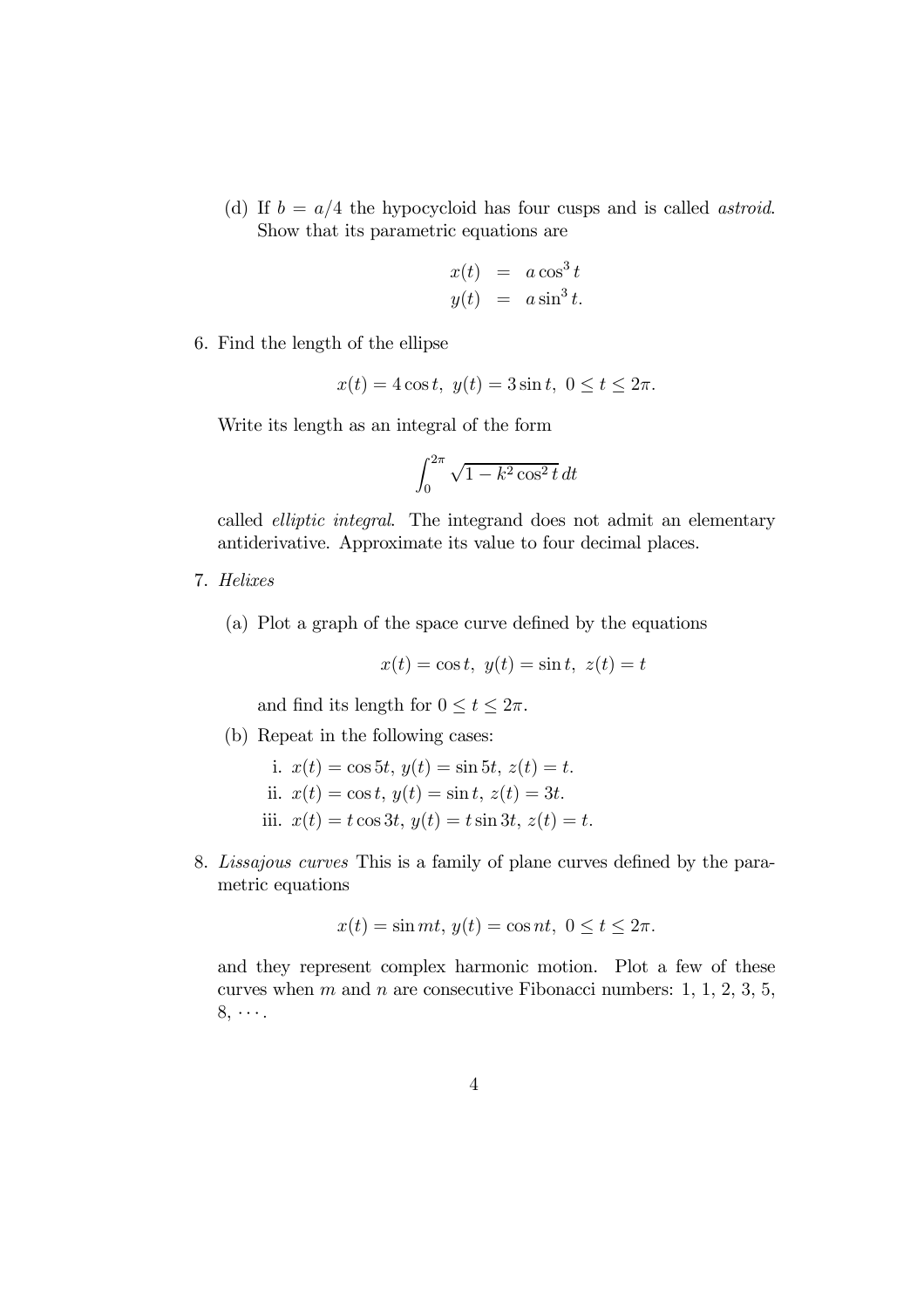9. Limaçons These are curves defined in polar coordinates by the equation

$$
r = 1 + a\cos\theta
$$

Plot a graph of the following limaçons:

- (a)  $r = 1 + \cos \theta$  Cardiod.
- (b)  $r = 1 + 2\cos\theta$  Limaçon with an inner loop
- (c)  $r = 1 + 0.75 \cos \theta$  Limacon with a dimple
- (d)  $r = 1 + 0.5 \cos \theta$  Convex limaçon
- 10. Roses The plane curves represented in polar coordinates by the equation

 $r = a \cos(n\theta)$ 

have the shape of a petaled flower with the number of petals depending on n.

- (a) Plot a graph of these curves for  $a = 1$  and  $n = 1, 2, 3, 4$  respectively.
- (b) Plot a graph of these curves for  $n = 3$  and  $a = 0.5, 1$ , 3 respectively.
- (c) Plot a graph of these curves for  $a = 1$  and  $n = 1/4$ ,  $1/2$ ,  $3/4$ respectively.
- (d) Plot a graph of these curves for  $a = 1$  and  $n = \sqrt{2}$ ,  $\pi$  respectively.
- (e) In view of the above results answer the following questions:
	- i. What is the length of each petal?
	- ii. How may petals are there if  $n$  is odd?
	- iii. How may petals are there if  $n$  is even?
	- iv. How may petals are there if  $n$  is rational?
	- v. What happens when  $n$  is irrational?

#### 11. Spirals Plot a graph of the given polar curve

- (a)  $r = e^{\theta/10}$  Logarithmic spiral.
- (b)  $r\theta = 6$  Hyperbolic spiral.